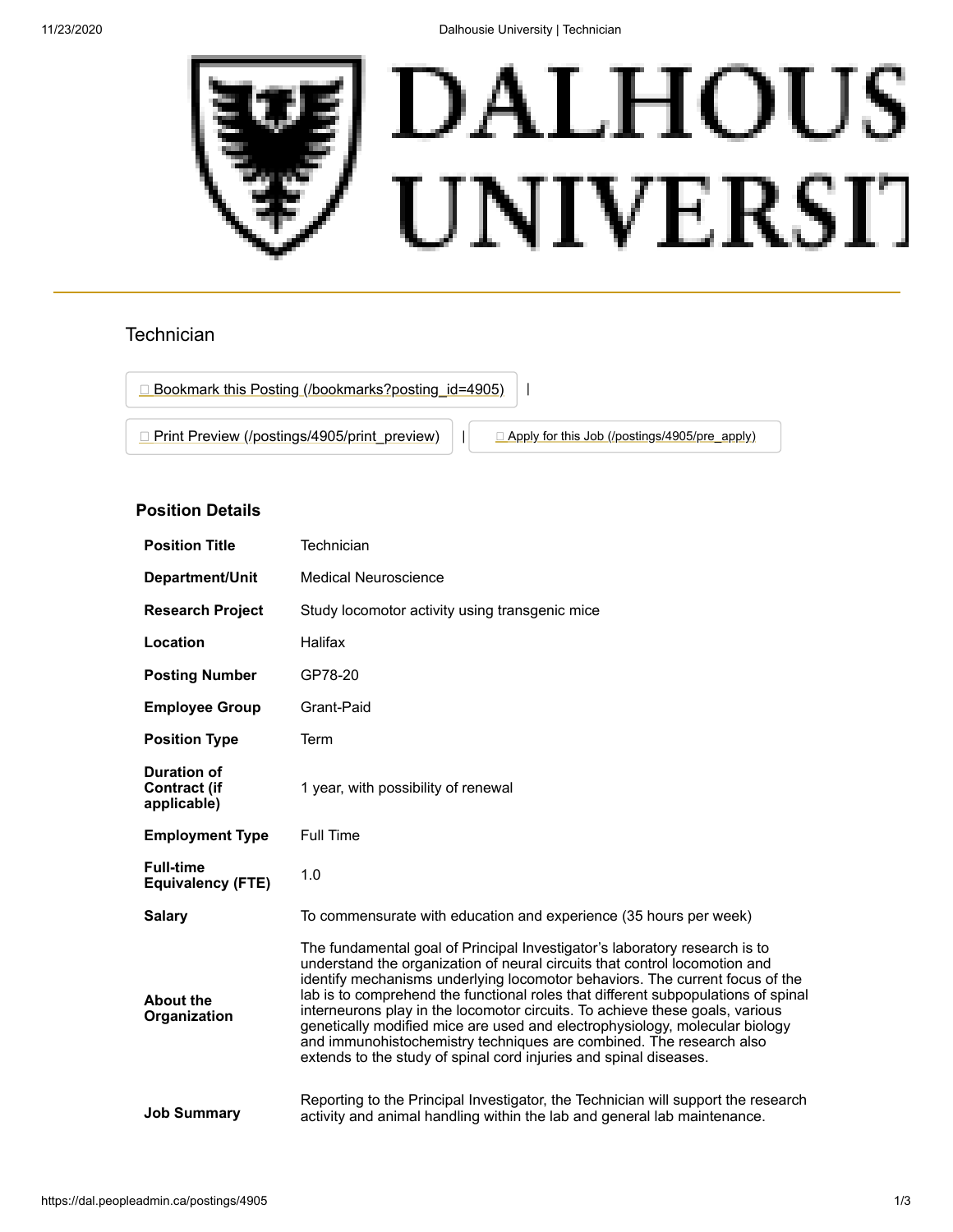|                                            | • Provide general lab maintenance, record keeping, protocol development, and<br>order lab supplies.                                                                                                                                                                                                                                                                                                                                                                                                                                                                                                                                                                                                |
|--------------------------------------------|----------------------------------------------------------------------------------------------------------------------------------------------------------------------------------------------------------------------------------------------------------------------------------------------------------------------------------------------------------------------------------------------------------------------------------------------------------------------------------------------------------------------------------------------------------------------------------------------------------------------------------------------------------------------------------------------------|
|                                            | • Handle rodent animal models, mouse colony management including<br>breeding, weaning, and genotyping via PCR and QPCR.                                                                                                                                                                                                                                                                                                                                                                                                                                                                                                                                                                            |
| Key<br><b>Responsibilities</b>             | • Conduct routine experimental procedures including administration of<br>chemicals, rodent tissue collection, and histological processing of tissues.                                                                                                                                                                                                                                                                                                                                                                                                                                                                                                                                              |
|                                            | . Perform rodent behavioural tests to test motor function including rotarod,<br>treadmill walking, wire hanging test, grip strength, etc.                                                                                                                                                                                                                                                                                                                                                                                                                                                                                                                                                          |
|                                            | • Collect, record, analyze, and interpret experiment results.                                                                                                                                                                                                                                                                                                                                                                                                                                                                                                                                                                                                                                      |
| <b>Note</b>                                |                                                                                                                                                                                                                                                                                                                                                                                                                                                                                                                                                                                                                                                                                                    |
| <b>Qualifications</b>                      | Animal Health Technician diploma or related, with prior research experience<br>working with rodents. Undergraduate degree in Science (Neuroscience, Cell or<br>Molecular Biology, Genetics, Biochemistry, or similar) preferred. Must be<br>proficient in written and oral English, as well as in MS Word, Excel, and<br>PowerPoint. Organizational skills, with the ability to work independently, as<br>well as part of a team, are essential. Demonstrated ability to follow SOPs and<br>lab safety guidelines, maintain accurate records, and manage multiple<br>simultaneous tasks with minimal supervision is required. Must possess a<br>positive attitude and have high ethical standards. |
| <b>Additional</b><br><b>Information</b>    | Dalhousie University supports a healthy and balanced lifestyle. Our total<br>compensation package includes a voluntary RRSP, health and dental plans<br>and an employee and family assistance program.                                                                                                                                                                                                                                                                                                                                                                                                                                                                                             |
| <b>Application</b><br><b>Consideration</b> | We thank all applicants for their interest, however, only candidates selected for<br>an interview will be contacted.                                                                                                                                                                                                                                                                                                                                                                                                                                                                                                                                                                               |
| <b>Diversity Statement</b>                 | Dalhousie University is committed to fostering a collegial culture grounded in<br>diversity and inclusiveness. The university encourages applications from<br>Indigenous persons, persons with a disability, racially visible persons, women,<br>persons of a minority sexual orientation and/or gender identity, and all<br>candidates who would contribute to the diversity of our community. For more<br>information, please visit www.dal.ca/hiringfordiversity<br>(https://www.dal.ca/hiringfordiversity).                                                                                                                                                                                    |
| Number of                                  |                                                                                                                                                                                                                                                                                                                                                                                                                                                                                                                                                                                                                                                                                                    |
| <b>Vacancies</b>                           | 1                                                                                                                                                                                                                                                                                                                                                                                                                                                                                                                                                                                                                                                                                                  |
| <b>Open Date</b>                           | 11/20/2020                                                                                                                                                                                                                                                                                                                                                                                                                                                                                                                                                                                                                                                                                         |
| <b>Close Date</b>                          | 12/04/2020                                                                                                                                                                                                                                                                                                                                                                                                                                                                                                                                                                                                                                                                                         |
| <b>Open Until Filled</b>                   | No                                                                                                                                                                                                                                                                                                                                                                                                                                                                                                                                                                                                                                                                                                 |

**Special Instructions to Applicant**

**Quick Link for Direct Access to Posting http://dal.peopleadmin.ca/postings/4877 [\(http://dal.peopleadmin.ca/postings/4877\)](http://dal.peopleadmin.ca/postings/4877)**

## **Documents Needed to Apply Required Documents**

1. Résumé / Curriculum Vitae (CV)

## **Optional Documents**

1. Cover Letter